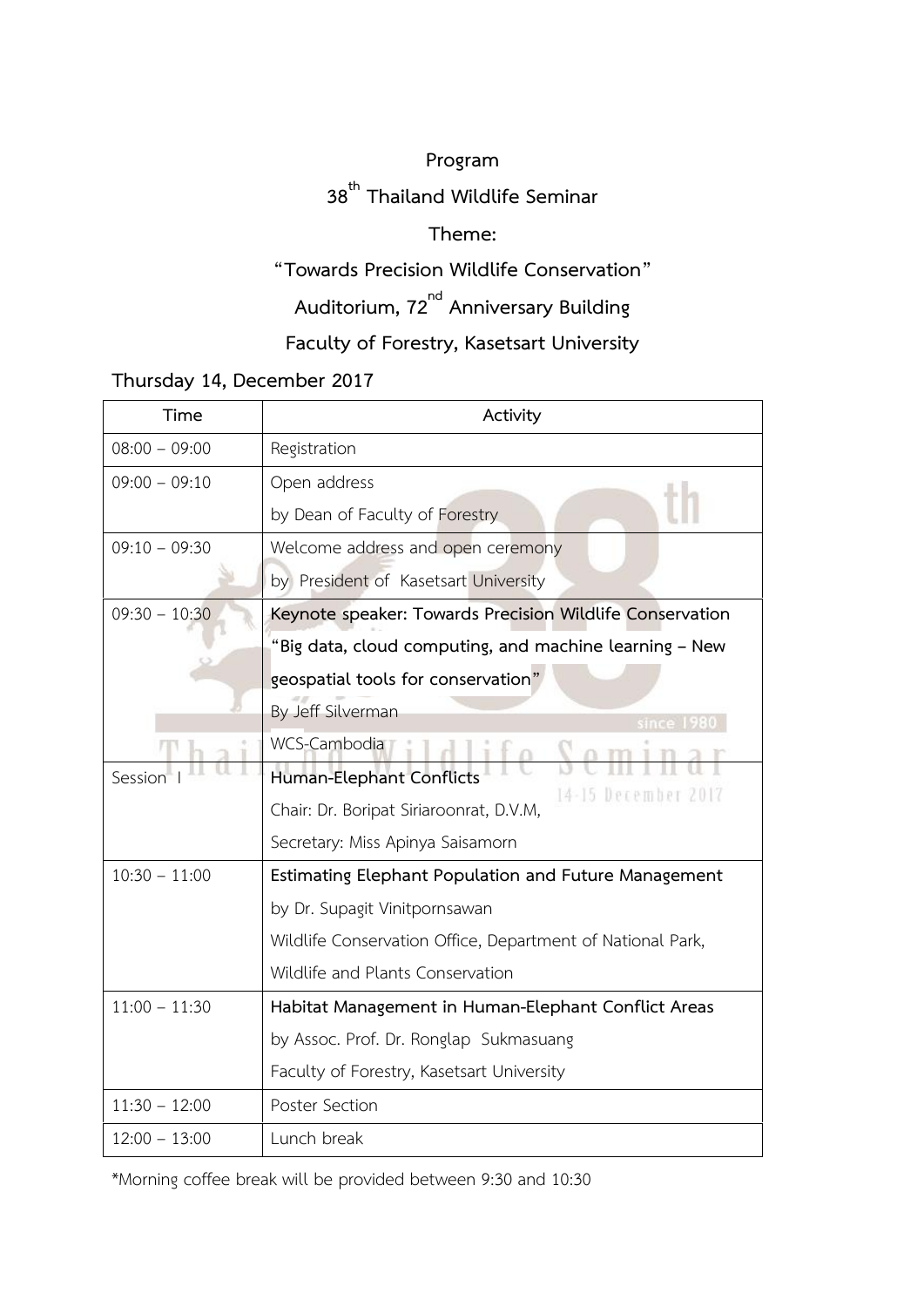| Time            | Activity                                                         |
|-----------------|------------------------------------------------------------------|
| Session II      | Technologies for Precision Wildlife Conservation                 |
|                 | Chair: Assistant Professor Dr. Vijak Chimchome                   |
|                 | Secretary: Miss Apisada Rueangket                                |
| $13:00 - 13:30$ | Precision Wildlife Tracking Technology                           |
|                 | by Assoc. Prof. Dr. Anan Phonphoem                               |
|                 | Head of the Department of Computer Engineering,                  |
|                 | Kasetsart University                                             |
| $13:30 - 14:00$ | Autonomous Drone for Wildlife Survey                             |
|                 | Dr. Kitsanai Charoenjit                                          |
|                 | Burapha Unviersity                                               |
| $14:00 - 14:30$ | Precision Wildlife Genetics Identification for Thai Reptiles     |
|                 | by Assistant Professor Dr. Kornsorn Srikulnath                   |
|                 | Department of Genetics, Kasetsart University                     |
| $14:30 - 15:00$ | Afternoon break                                                  |
| Session Young   | Presentations by Young Wildlifers                                |
| Wildlifers -    | Chair: Dr. Nattawut Srichairat                                   |
| $14:30 - 14:45$ | WILDLIFE CRIME IN THAILAND: CAUSES, PATTERNS, AND                |
|                 | <b>SOLUTIONS</b><br>By Nanrapat Chaiakaraphong <b>PC Seminal</b> |
|                 | Mahidol University                                               |
| $14:45 - 15:00$ | Using blood and non-invasive shed skin samples to identify       |
|                 | sex of caenophidian snakes based on multiplex PCR assay          |
|                 | By Panupong Tawichasri                                           |
|                 | Department of Genetics, Kasetsart University                     |
| $15:00 - 15:15$ | Distribution status of two otter species in coastal mangrove     |
|                 | forest of southern Thailand                                      |
|                 | By Kitipat Phosri                                                |
|                 | Ecology Program, King Mongkut's University of Technology         |
|                 | Thonburi                                                         |
|                 |                                                                  |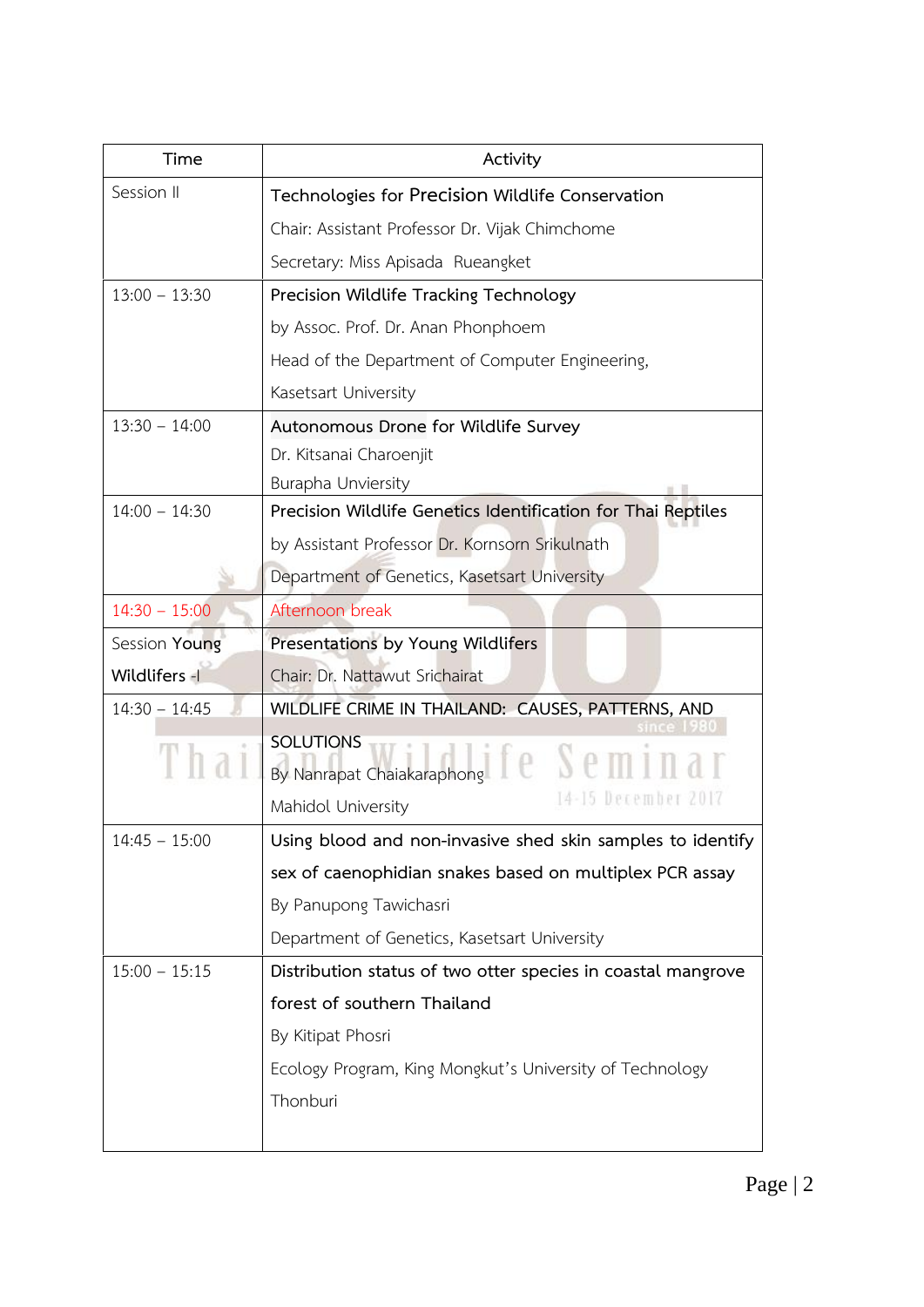| Time            | Activity                                                     |
|-----------------|--------------------------------------------------------------|
| $15:15 - 15:30$ | Distibution of Wrinkle-lipped Free-tailed Bat (Chaerephon    |
|                 | plicatus) in Thailand                                        |
|                 | By Saowalux BillaSoi                                         |
|                 | Department of Biology, Prince Songkla University             |
| $15:30 - 15:45$ | Change in Eld's deer habitats and thinking for the future of |
|                 | deer in Chatthin Wildlife Sanctuary                          |
|                 | By Htet Eain Khant                                           |
|                 | Faculty of Forestry, Kasetsart University                    |
| $15:45 - 16:00$ | Vertical stratification of insect and bat intensity          |
|                 | By Nguyen Ngoc Tuan                                          |
|                 | Department of Biology, Prince Songkla University             |
| Session Young   | Presentations by Young Wildlifers                            |
| Wildlifers -II  | Chair: Dr. Warong Suksaweat                                  |
| $16.00 - 16.15$ | Diet of Asian palm civet (Paradozurus hermaphroditus) in     |
|                 | Montane Evergreen Forest at Huai Kog Ma, Chiang Mai          |
|                 | Province<br>since 1980                                       |
|                 |                                                              |
|                 | Faculty of Forestry, Kasetsart University4-15 December 2017  |
| $16.15 - 16.30$ | INTEGRATION-FREE GENERATION OF INDUCED PLURIPOTENT           |
|                 | STEM CELLS FROM FISHING CAT AND CLOUDED LEOPARD              |
|                 | By Rungnapa Bootsri                                          |
|                 | Faculty of Science, Burapha University                       |
| $16.30 - 16.45$ | Population and growth of dog-faced snake Cerberus            |
|                 | schneiderii in nature trail of Kung Krabaen Bay Royal        |
|                 | Development Study Center Chanthaburi Province                |
|                 | By Wisut Pornkuakoonsap and Sawat Chavalittada               |
|                 | Faculty of Marine Technology Burapha University Chanthaburi  |
|                 | Campus                                                       |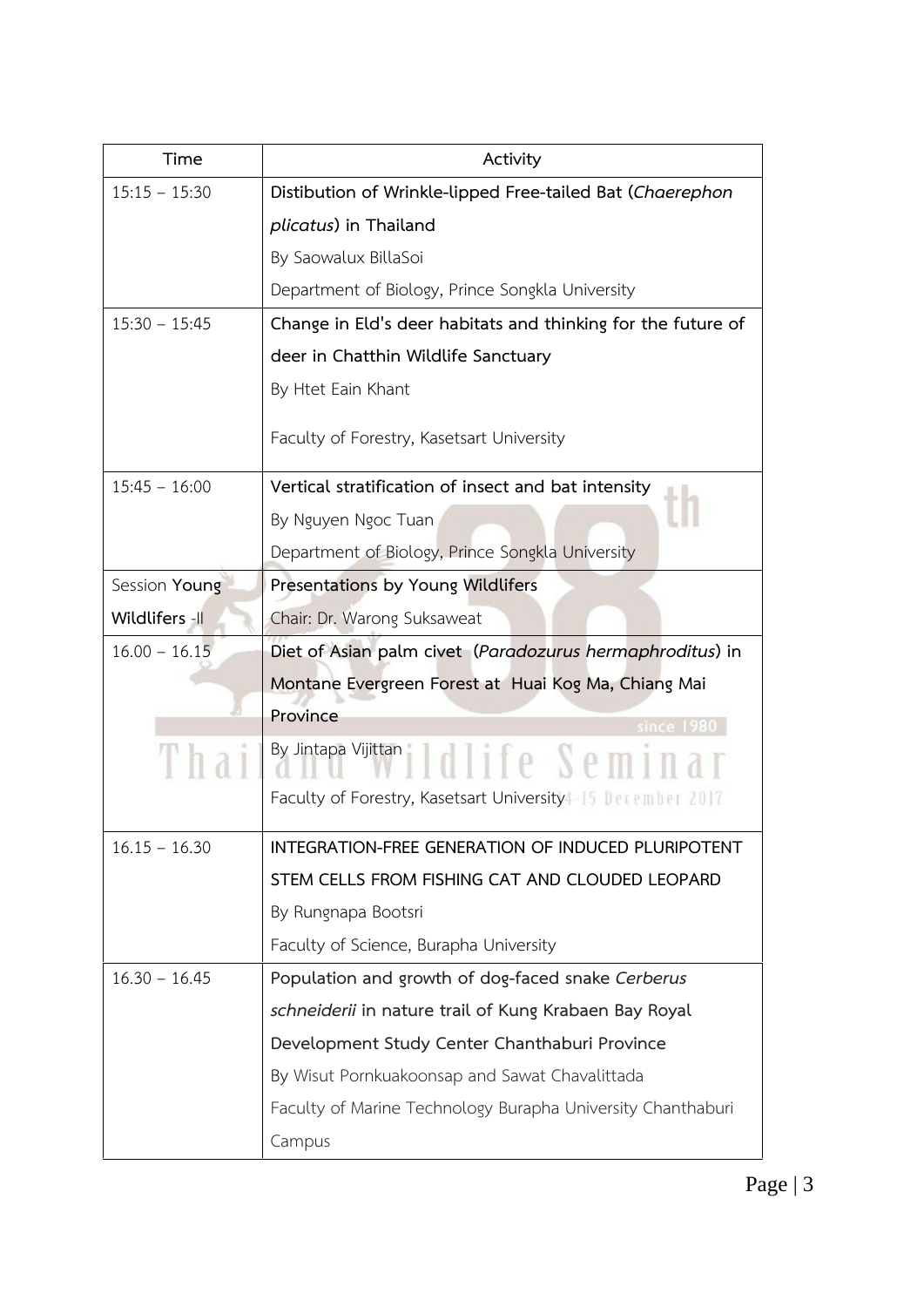| Time            | Activity                                                    |
|-----------------|-------------------------------------------------------------|
| $16.45 - 17.00$ | Comparison of telomere length and lifespan of Siamese       |
|                 | Cobra (Naja kaouthia) to determine a formula for lifespan   |
|                 | estimation                                                  |
|                 | By Worapong Singchat                                        |
|                 | Department of Genetics, Kasetsart University                |
| $17.00 - 17.15$ | Seasonal body condition index of Wrinkle-lipped Free-tailed |
|                 | Bat (Chaerephon plicatus) in Tham Khangkhao Cave and        |
|                 | the Khao Chong Pharn Non-hunting Area, Ratchaburi           |
|                 | Province, Thailand                                          |
|                 | By Nattakarn Boonpha                                        |
|                 | Faculty of Forestry, Kasetsart University                   |

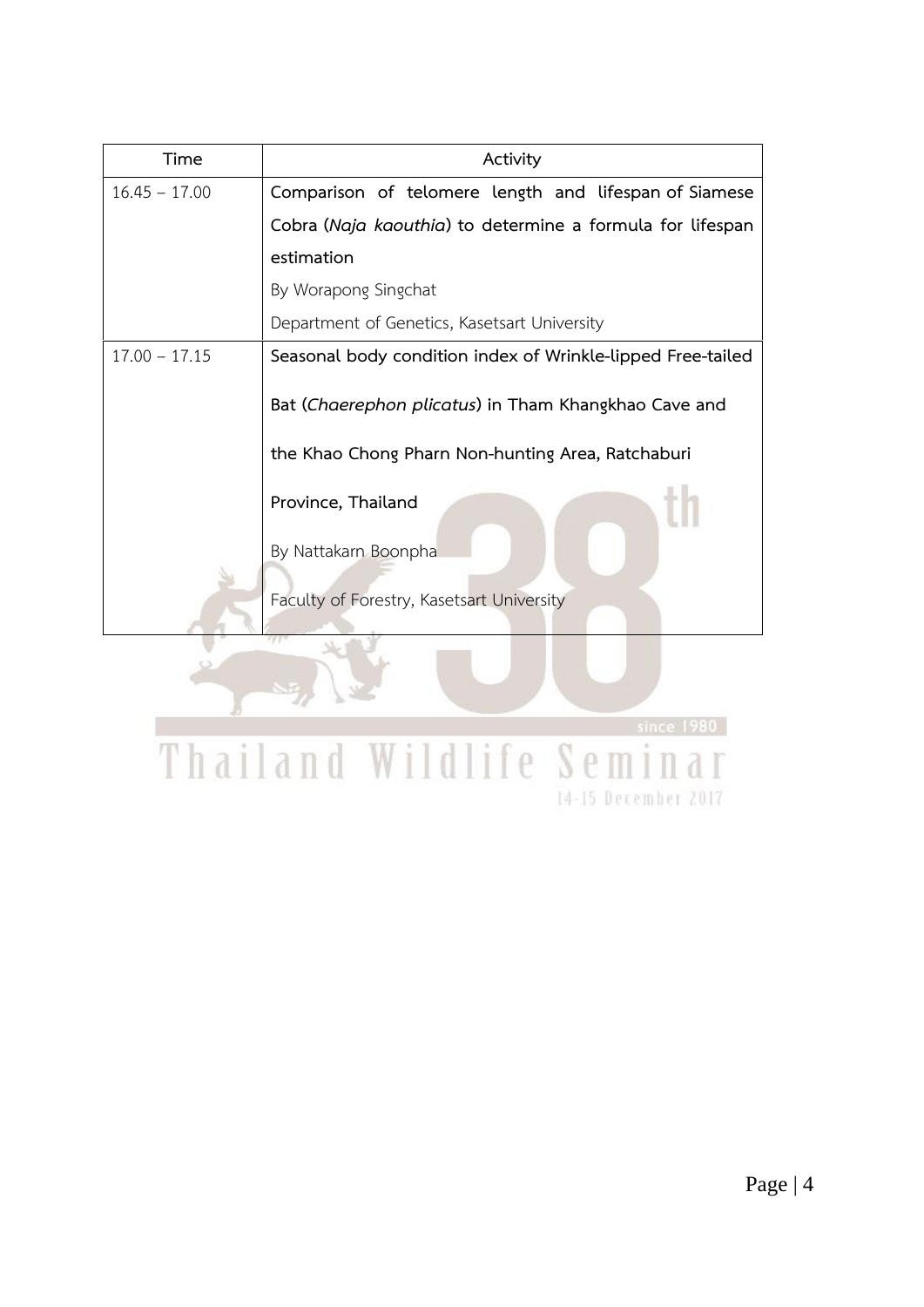## **Friday 15, December 2016**

| Time               | Activity                                                     |
|--------------------|--------------------------------------------------------------|
| $08:15 - 09:00$    | Wildlife Conservation Film                                   |
|                    | by Faculty of Forestry, Kasetsart University                 |
| <b>SESSION III</b> | Towards Precision Wildlife Research and Management-I         |
|                    | Chair. Dr. Jiraporn Teampanpong                              |
|                    | Secretary: Miss Supaluk Siri                                 |
| $09:00 - 09:30$    | Space and Time Analysis of Leopards (Panthera pardus)        |
|                    | and Their Preys in Huai Kha Khaeng Wildlife Sanctuary        |
|                    | by Miss Apinya Saisamorn                                     |
|                    | Faculty of Forestry, Kasetsart University                    |
| $09:30 - 10:00$    | Human-Macaque Conflict, Stategy of Solution                  |
|                    | by Visits Arsaithammakul, D.V.M.                             |
|                    | The Zoological Park Organization (ZPO)                       |
| $10:00 - 10:30$    | Towards Precision Mapping of Disease Transmission from       |
|                    | Lyle's Flying Fox (Pteropus lylei) in Eastern Thailand       |
|                    | by Asst. Professor Dr. Prateep Duengkae<br>since 1980        |
|                    | Faculty of Forestry, Kasetsart University                    |
| <b>SESSION I</b>   | Protected Area Management<br>14–15 December 2017             |
|                    | Chair. Dr. Anak Pattanavibool                                |
|                    | Secretary: Miss Nattakarn Boonpha                            |
| $10:30 - 11:00$    | Optimizing road development in the Asia-Pacific: minimizing  |
|                    | environmental damage and maximizing social outcomes          |
|                    | by Dr. Mason Campbell                                        |
|                    | Centre for Tropical Environmental and Sustainability Studies |
|                    | James Cook University, Australia                             |
| $11:00 - 11:30$    | Precision Tackling of Illegal Logging and Poaching with      |
|                    | Technology                                                   |
|                    | by Mr. Prawattisart Chanthep                                 |
|                    | Superintendent of Thap Lan National Park                     |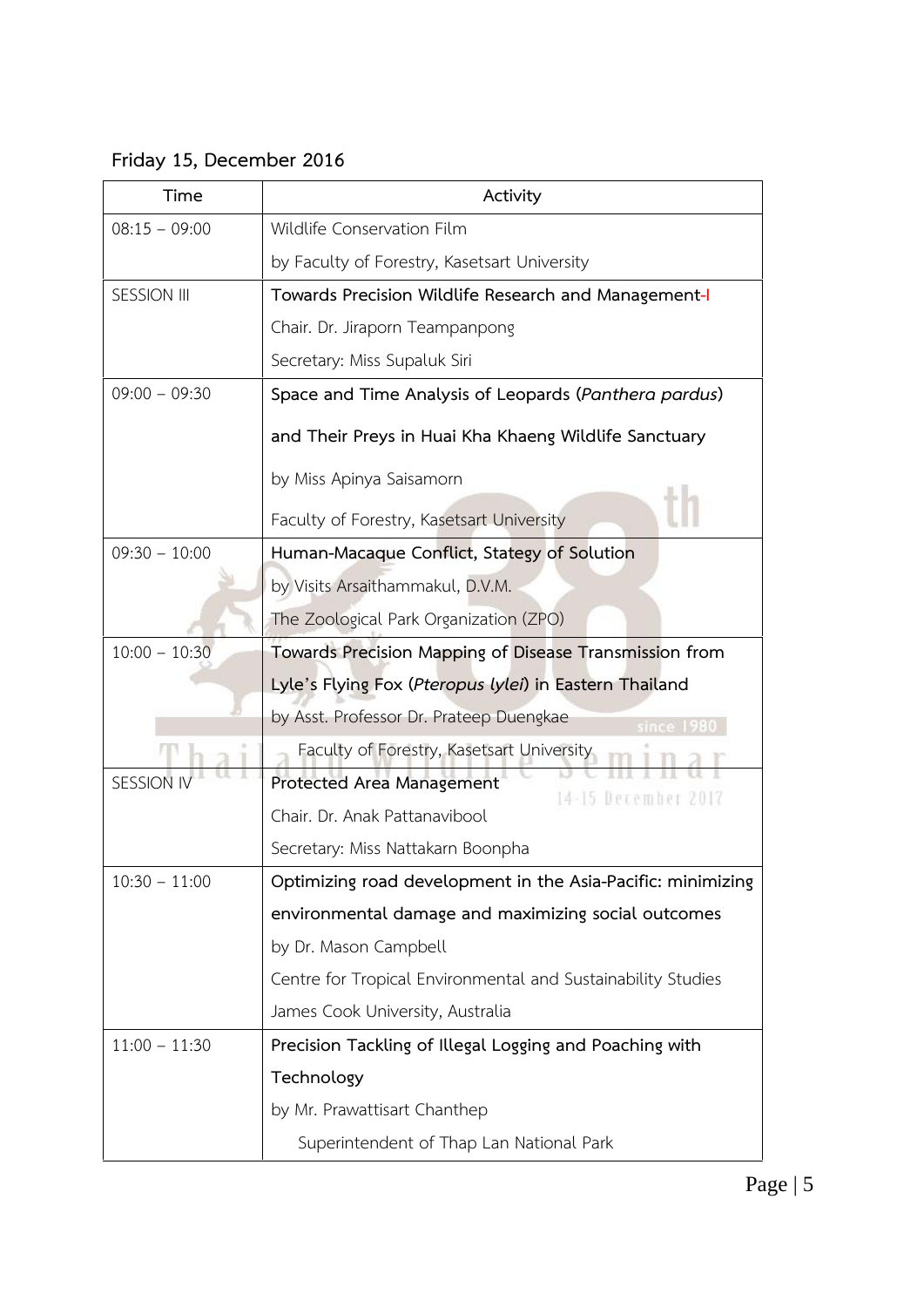| Time              | Activity                                                             |
|-------------------|----------------------------------------------------------------------|
| $11:30 - 12:00$   | Occupancy of Tigers in Dong Phayayen-Khao Yai World                  |
|                   | Heritage Site                                                        |
|                   | By Mr. Sompot Duangchantrasiri                                       |
|                   | Wildlife Research Section, Wildlife Conservation Office,             |
|                   | Department of National Park, Wildlife and Plants Conservation        |
| 12:00 -13:00      | Lunch Break                                                          |
| Session V         | Towards Precision Wildlife Research and Management-II                |
|                   | Chair: Prof. Dr. Youngyut Trisurat                                   |
|                   | Secretary: Miss Aingorn Chaiyes                                      |
| $13:00 - 13:30$   | The status of tiger and dhole and their prey in the Dong             |
|                   | Phayayen - Khao Yai Forest Complex                                   |
|                   | Assoc. Prof. Dr. George A. Gale and Dr. Dusit Ngoprasert             |
|                   | Ecology Program, King Mongkut's University of Technology<br>Thonburi |
| $13:30 - 14:00$   | Rhinos and Elephant Management in Indonesia<br>By Dr. Dedi Candra    |
|                   | Elephant Conservation Center, Way Kambas National Park               |
|                   | Lampung, Indonesia                                                   |
| 14:30 -15:00      | Afternoon Coffee Break                                               |
| <b>SESSION VI</b> | Discussion<br><b>Building</b><br>Wildlife<br>for<br>Forum: Capacity  |
|                   | Conservation in Thailand                                             |
|                   | Moderator: Dr. Boripat Siriaroonrat, D.V.M                           |
| 15:00 -16:30      | by (1) Asst. Prof. Dr. Nikom Leamsak, the Dean of Faculty of         |
|                   | Foestry, Kasetsart University                                        |
|                   | (2) Mr. Sumate Kamolnoranart, D.V.M, Deputy Director of              |
|                   | Zoological Park Organization (ZPO)                                   |
|                   | (3) Dr. Pinsak<br>Surasawadee,<br>Deputy<br>Director<br>of<br>the    |